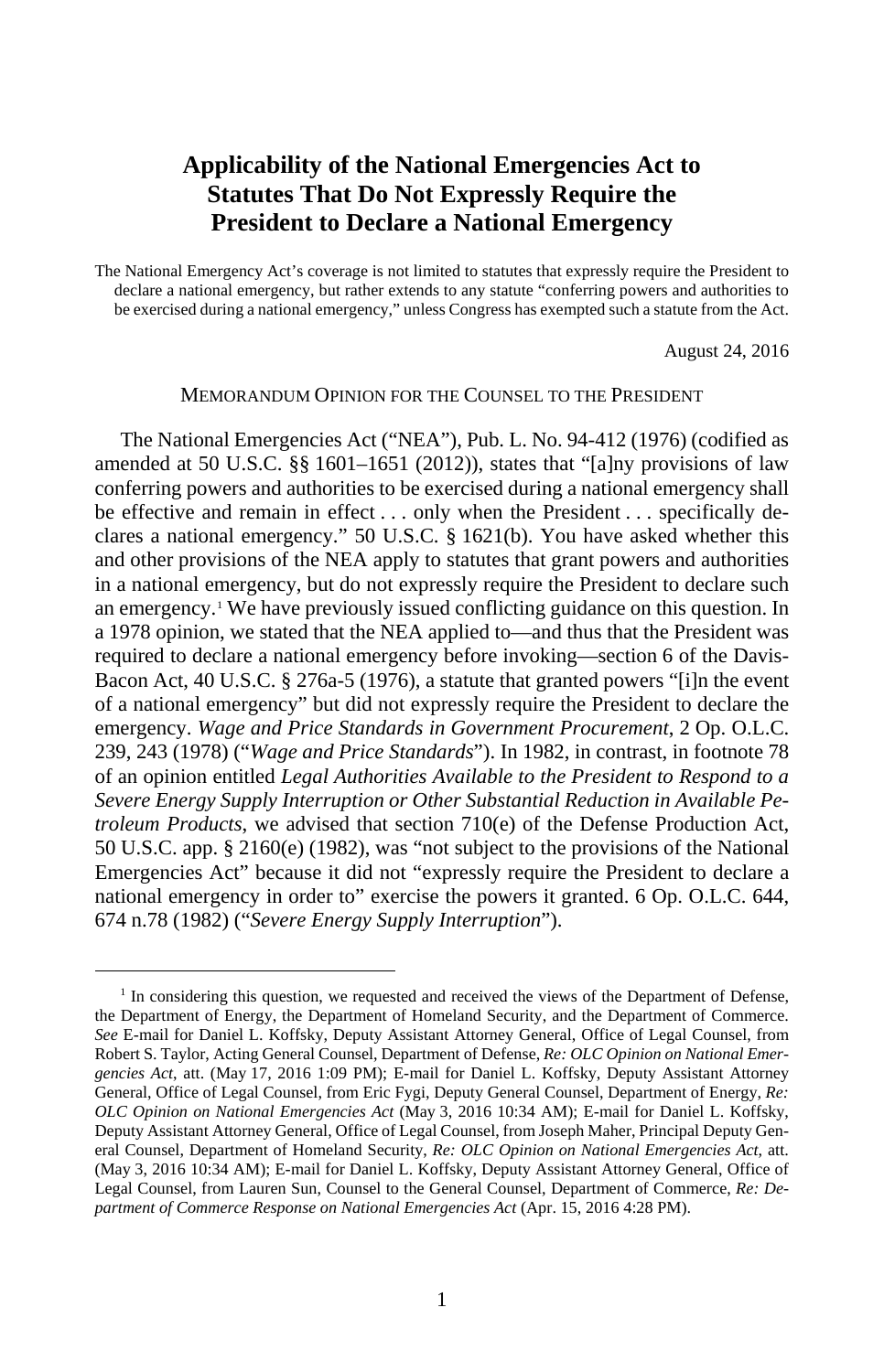For the reasons set forth below, we conclude that the NEA's coverage is not limited to statutes that expressly require the President to declare a national emergency, but rather extends to *any* statute "conferring powers and authorities to be exercised during a national emergency," unless Congress has exempted such a statute from the Act. 50 U.S.C. § 1621(b) (2012). To the extent that footnote 78 of our 1982 *Severe Energy Supply Interruption* opinion is inconsistent with this conclusion, we no longer adhere to it.

# **I.**

The NEA, enacted in 1976, consists of five titles. Title I is backward-looking: It terminated most powers and authorities that the Executive possessed "as a result of the existence of any declaration of national emergency in effect on September 14, 1976," the date of the statute's enactment. 50 U.S.C. § 1601. Title I thus has limited continuing application.

Title II of the NEA—which consists of 50 U.S.C. §§ 1621 and 1622—prescribes rules for the declaration and termination of national emergencies. Section 1621(a) grants the President authority to "declare [a] national emergency" with respect to statutes "authorizing the exercise, during the period of a national emergency, of any special or extraordinary power." *Id.* § 1621(a); *see also id.* (requiring that such a declaration be transmitted to Congress and published in the Federal Register). Section 1621(b) states that "[a]ny provisions of law conferring powers and authorities to be exercised during a national emergency shall be effective and remain in effect (1) only when the President (in accordance with subsection (a) of this section), specifically declares a national emergency, and (2) only in accordance with [the NEA]." *Id.* § 1621(b). Section 1622 provides that the President or Congress may terminate "[a]ny national emergency declared by the President in accordance with [the NEA]," and that such an emergency shall in any event "terminate on the anniversary of the declaration of that emergency," unless the President timely issues "a notice stating that such emergency is to continue in effect." *Id*. § 1622(a), (d). Once a national emergency declared by the President terminates, "any powers or authorities exercised by reason of said emergency shall cease to be exercised." *Id.* § 1622(a); *see also id.* (listing three exceptions to this requirement).

Titles III and IV—which consist of 50 U.S.C. §§ 1631 and 1641 respectively set forth requirements that the President and other officers must follow once the President has declared a national emergency. Section 1631 provides that "[w]hen the President declares a national emergency, no powers or authorities made available by statute for use in the event of an emergency shall be exercised unless and until the President specifies the provisions of law under which he proposes that he, or other officers will act." *Id.* § 1631. Section 1641 states that "[w]hen the President declares a national emergency, or Congress declares war," the President and each executive agency must maintain a file and index of, and transmit to Congress, cer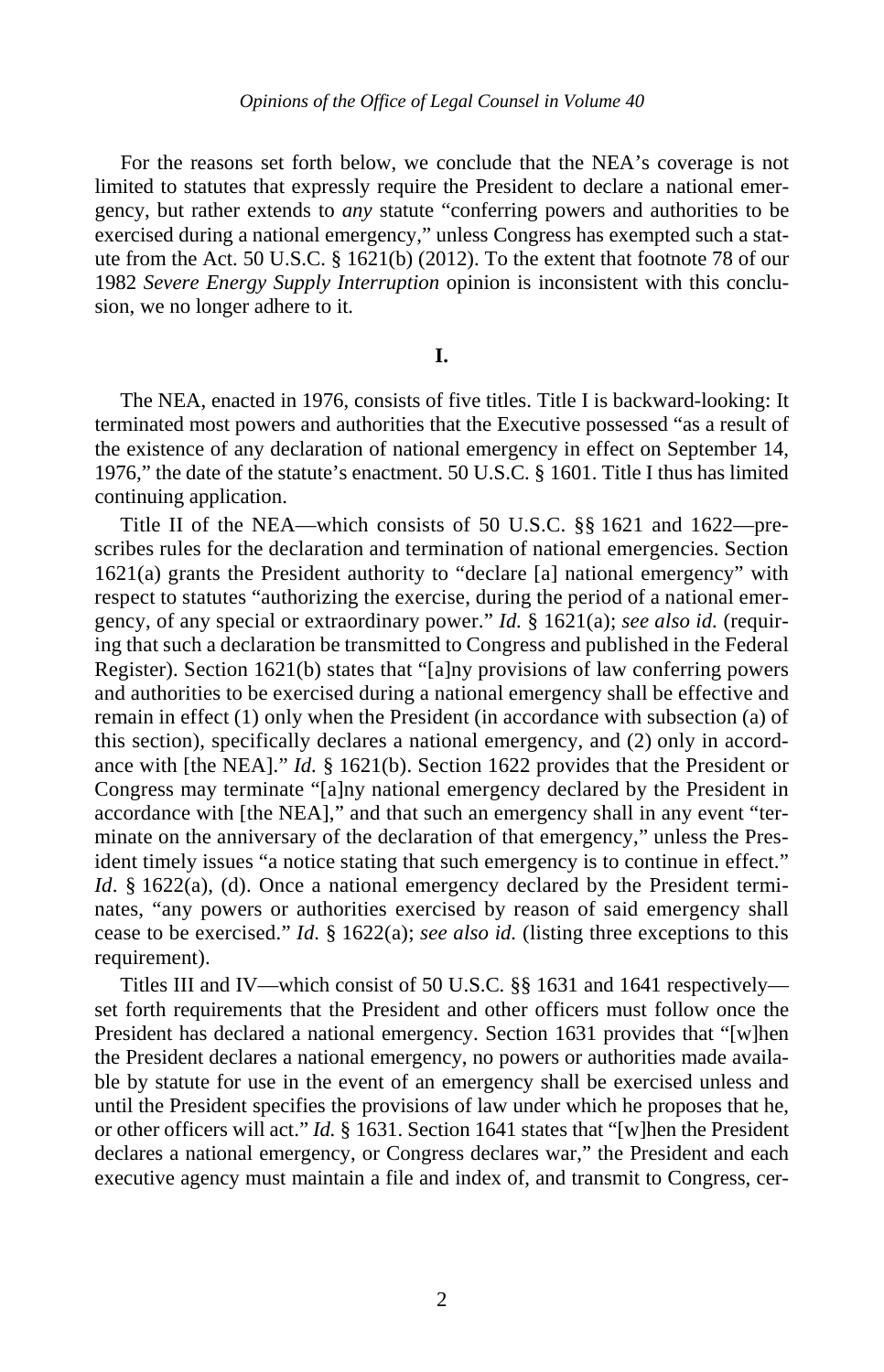tain orders, rules, and regulations "issued during such emergency or war issued pursuant to such declarations." *Id.* § 1641(a)–(b). In addition, the President must periodically transmit to Congress "a report on the total expenditures incurred by the United States Government . . . which are directly attributable to the exercise of powers and authorities conferred by such declaration." *Id.* § 1641(c).

Last, title V exempts several listed statutes from the NEA's requirements. *See id.* § 1651(a). It also directs congressional committees to issue a report and recommendations within nine months of the NEA's enactment. *Id.* § 1651(b).

At least two types of statutes grant powers or authorities to the Executive during national emergencies. Some statutes provide that certain specified powers or authorities may be exercised during a "national emergency" that has been "declared by the President" or "proclaimed by the President." *See, e.g.*, 10 U.S.C. § 12302(a) (authorizing the secretaries of the military departments and the Coast Guard to order units in the Ready Reserve to active duty "[i]n time of national emergency declared by the President"); 14 U.S.C. § 367(3) (authorizing the Coast Guard temporarily to retain enlisted personnel beyond their terms of enlistment "during a period of . . . national emergency as proclaimed by the President"). We will refer to these statutes as *declared national emergency statutes*. Other statutes provide that particular powers or authorities may be exercised during a "national emergency," without expressly requiring that the emergency be declared or proclaimed by the President or any other officer or entity. *See, e.g.*, 10 U.S.C. § 871(b) (permitting the commutation of certain court-martial sentences "[i]n time of . . . national emergency"); 14 U.S.C. § 331 (authorizing the Secretary of the department in which the Coast Guard is operating to order any regular officer on the retired list to active duty "[i]n time of . . . national emergency"). We will refer to these statutes as *national emergency statutes*. [2](#page-2-0)

As noted above, we have previously issued conflicting statements concerning whether the NEA's requirements are applicable only to declared national emergency statutes, or to both declared national emergency statutes and national emergency statutes. In our 1978 *Wage and Price Standards* opinion, we stated that "under Title II of the [NEA], a Presidential declaration of national emergency [was] required in order to" invoke section 6 of the Davis-Bacon Act, a national emergency statute. 2 Op. O.L.C. at 243; *see* 40 U.S.C. § 276a-5 (1976) (granting the President authority to suspend provisions of the Davis-Bacon Act "[i]n the event of a national emergency"). In 1982, in contrast, we indicated that only those statutes that "expressly require the President to declare a national emergency"—that is, declared national emergency statutes—are "subject to the provisions of the [NEA]." *Severe Energy Supply Interruption*, 6 Op. O.L.C. at 674 n.78.

<span id="page-2-0"></span><sup>&</sup>lt;sup>2</sup> We do not address whether the NEA applies to statutes other than declared national emergency statutes and national emergency statutes.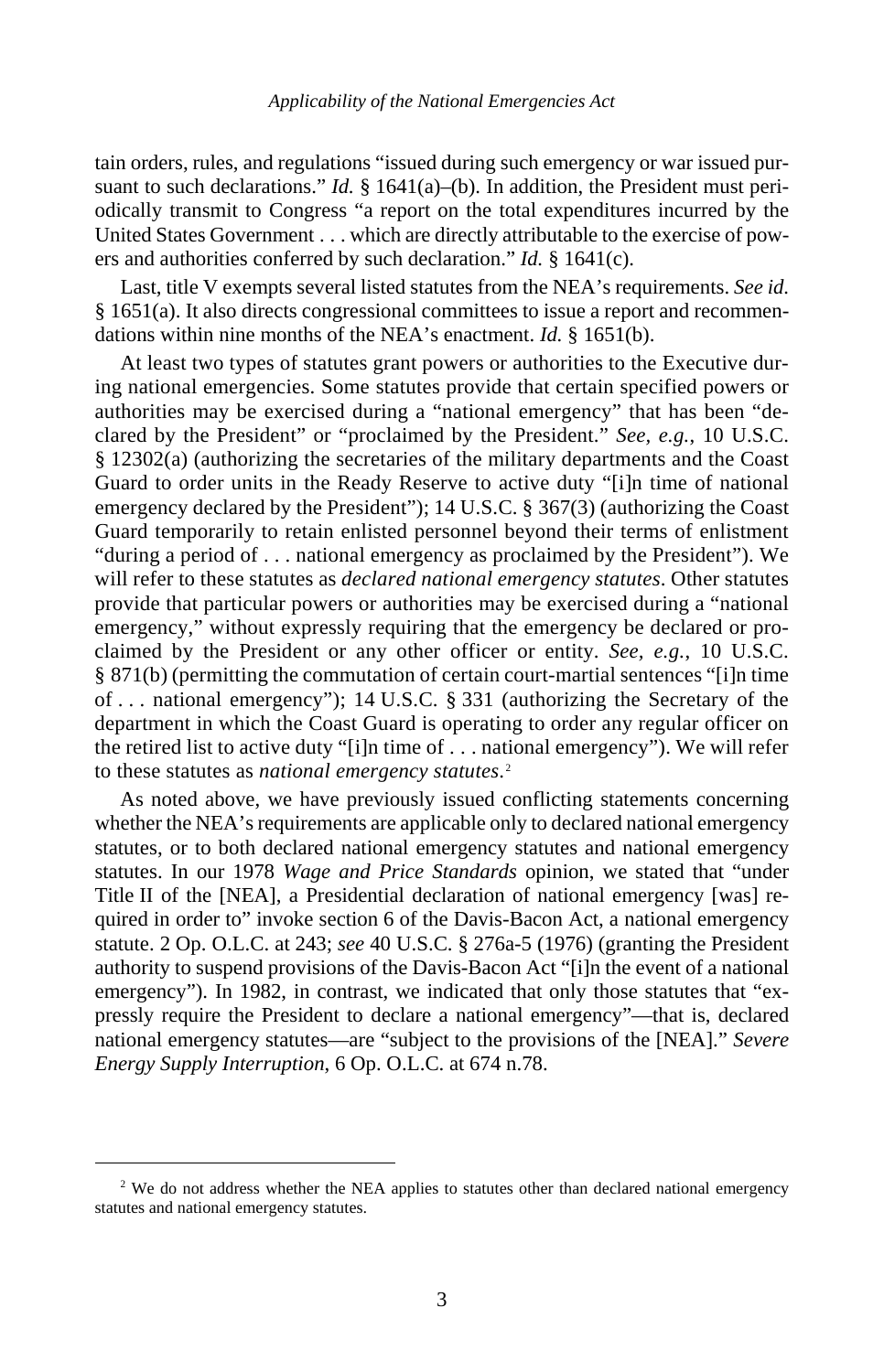#### **II.**

To resolve the conflict in our prior opinions, we now consider whether the NEA's provisions apply only to declared national emergency statutes or to both declared national emergency statutes and national emergency statutes. In Part II.A, we conclude that the NEA's text unambiguously extends to both types of statutes. In Part II.B, we consider the NEA's legislative history and find that it reinforces that conclusion.

#### **A.**

We begin with the text of the NEA. *See Sebelius v. Cloer*, 133 S. Ct. 1886, 1893 (2013) ("As in any statutory construction case, '[w]e start, of course, with the statutory text.'" (alteration in original) (quoting *BP Am. Prod. Co. v. Burton*, 549 U.S. 84, 91 (2006)). As we noted earlier, the NEA's first forward-looking provision, 50 U.S.C. § 1621, contains two subsections: subsection (a) states that "[w]ith respect to Acts of Congress authorizing the exercise, *during the period of a national emergency*, of any special or extraordinary power, the President is authorized to declare such national emergency," 50 U.S.C. § 1621(a) (2012) (emphasis added); and subsection (b) states that "[a]ny provisions of law conferring powers and authorities to be exercised *during a national emergency* shall be effective and remain in effect . . . only when the President (in accordance with subsection (a) of this section), specifically declares a national emergency," *id.* § 1621(b) (emphasis added). The language of each of these subsections straightforwardly extends to national emergency statutes. National emergency statutes are both "Acts of Congress authorizing the exercise, during the period of a national emergency, of . . . special or extraordinary power[s]" and "provisions of law conferring powers and authorities to be exercised during a national emergency"—indeed, they often use precisely or nearly those terms. *See, e.g.*, 10 U.S.C. § 2208(*l*)(2) (authorizing the Secretary of Defense to waive certain notification requirements "during a period of . . . national emergency"); 7 U.S.C. § 4208 (waiving certain provisions with respect to the acquisition or use of farmland for national defense purposes "during a national emergency"). And neither subsection of section 1621 contains any language limiting section 1621's coverage to statutes that themselves require a presidential declaration of emergency: section 1621(a) does not state, for instance, that it applies only to statutes granting powers "during the period of a national emergency *declared by the President*," and section 1621(b) does not state that it applies to provisions of law conferring powers and authorities to be exercised "during a national emergency *declared by the President*."

This straightforward reading of sections 1621(a) and (b) is reinforced by the fact that both subsections would be almost entirely superfluous if they extended only to declared national emergency statutes. There would be no need for subsection (a) to "authorize[]" the President to declare national emergencies only with respect to declared national emergency statutes, because statutes that apply "during a national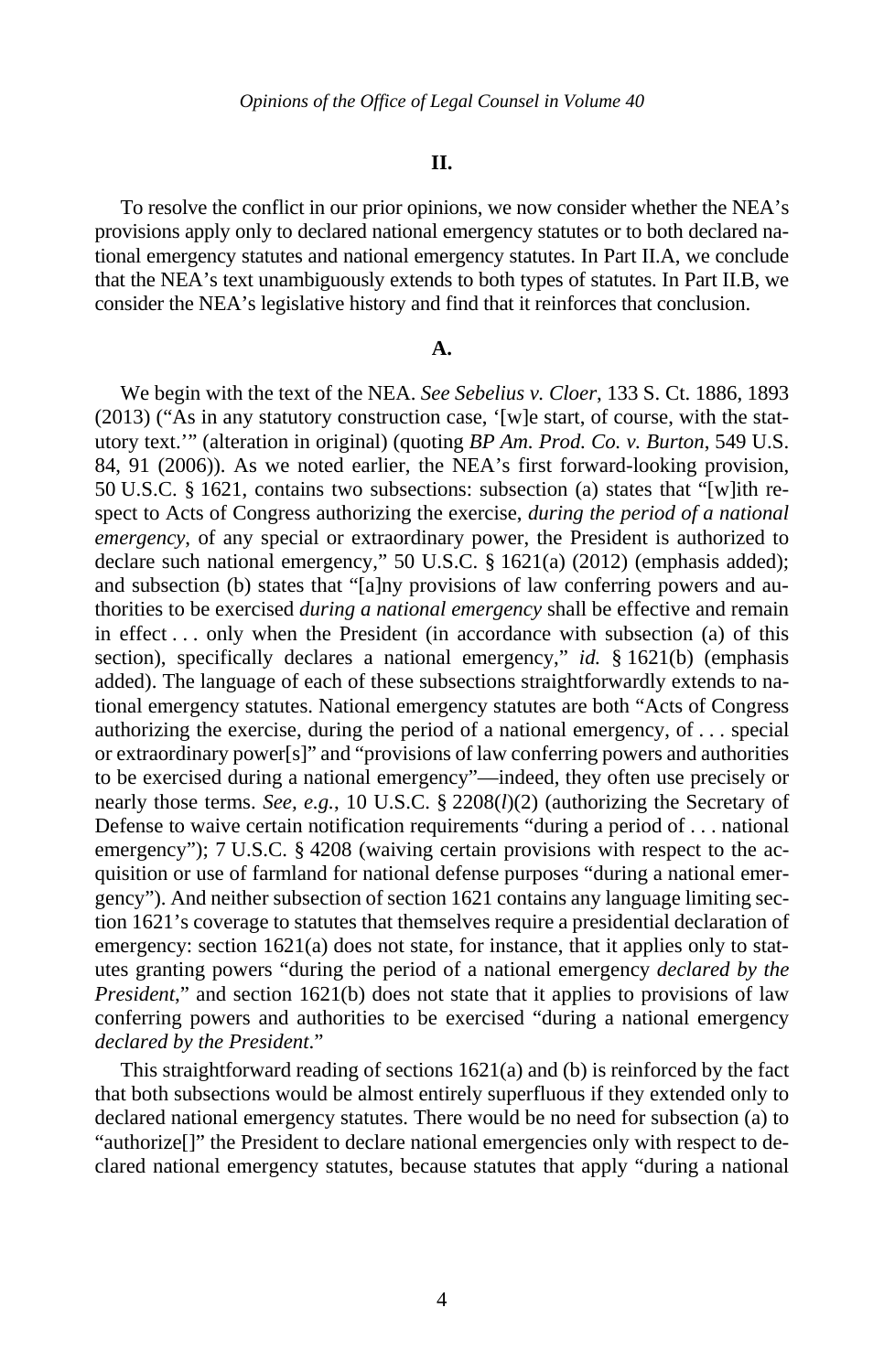#### *Applicability of the National Emergencies Act*

emergency *declared by the President*" already implicitly authorize such declarations. (If they did not, they would have been inoperative prior to the NEA's enactment.) Similarly, there would be no need for subsection (b) to prohibit the President from exercising powers or authorities granted by declared national emergency statutes except "when the President . . . specifically declares a national emergency," because those statutes already require a presidential declaration of national emergency as a precondition to their operation. *See, e.g.*, 10 U.S.C. § 155(f)(4) (suspending limitations on tours of duty "during a national emergency declared by the President"). To interpret the provisions of section 1621 as limited to declared national emergency statutes would thus violate the basic principle that "[a] statute should be construed so that effect is given to all its provisions, so that no part will be inoperative or superfluous, void or insignificant." *Corley v. United States*, 556 U.S. 303, 314 (2009) (alteration in original) (quoting *Hibbs v. Winn*, 542 U.S. 88, 101 (2004).

By their plain terms, then, both subsections of 50 U.S.C. § 1621 apply to national emergency statutes. Subsection (a) authorizes the President to declare a national emergency "[w]ith respect to" national emergency statutes, 50 U.S.C. § 1621(a), and subsection (b) requires the President to declare a national emergency "in accordance with subsection (a)" before any "powers and authorities" conferred by a national emergency statute for use in the event of a national emergency may be exercised, *id.* § 1621(b).

It follows from this conclusion that the other forward-looking provisions of the NEA also apply to national emergency statutes. This is because each of those provisions is expressly tied to the declaration of a national emergency under section 1621 or to the statutory powers or authorities triggered by such a declaration. The first additional forward-looking provision, 50 U.S.C. § 1622, states that the President or Congress may terminate "[a]ny national emergency declared by the President in accordance with" title II of the NEA, and that upon such termination "any powers or authorities exercised by reason of said emergency shall cease to be exercised." *Id.* § 1622(a). Section 1621 forms part of title II of the NEA, and, as we have just discussed, section 1621(b) requires the President to "declare[]" a national emergency "in accordance with" section 1621(a) before any powers and authorities conferred by a national emergency statute for use in the event of a national emergency may be exercised. *Id.* As a result, such powers and authorities can only be exercised "by reason of" an emergency declared under title II of the NEA. *Id.* Section 1622 thus authorizes the President or Congress to terminate any emergency triggering the exercise of powers and authorities conferred by a national emergency statute, thereby causing those powers and authorities to "cease to be exercised." *Id.*

The next provision of the NEA, 50 U.S.C. § 1631, provides that "[w]hen the President declares a national emergency, no powers or authorities made available by statute for use in the event of an emergency shall be exercised unless and until the President specifies the provisions of law under which he proposes that he, or other officers will act." *Id.* § 1631. National emergency statues make "powers or authorities ... available . . . for use in the event of an emergency," *see, e.g.*, 10 U.S.C. § 871(b) (permitting the commutation of certain court-martial sentences "[i]n time of . . . national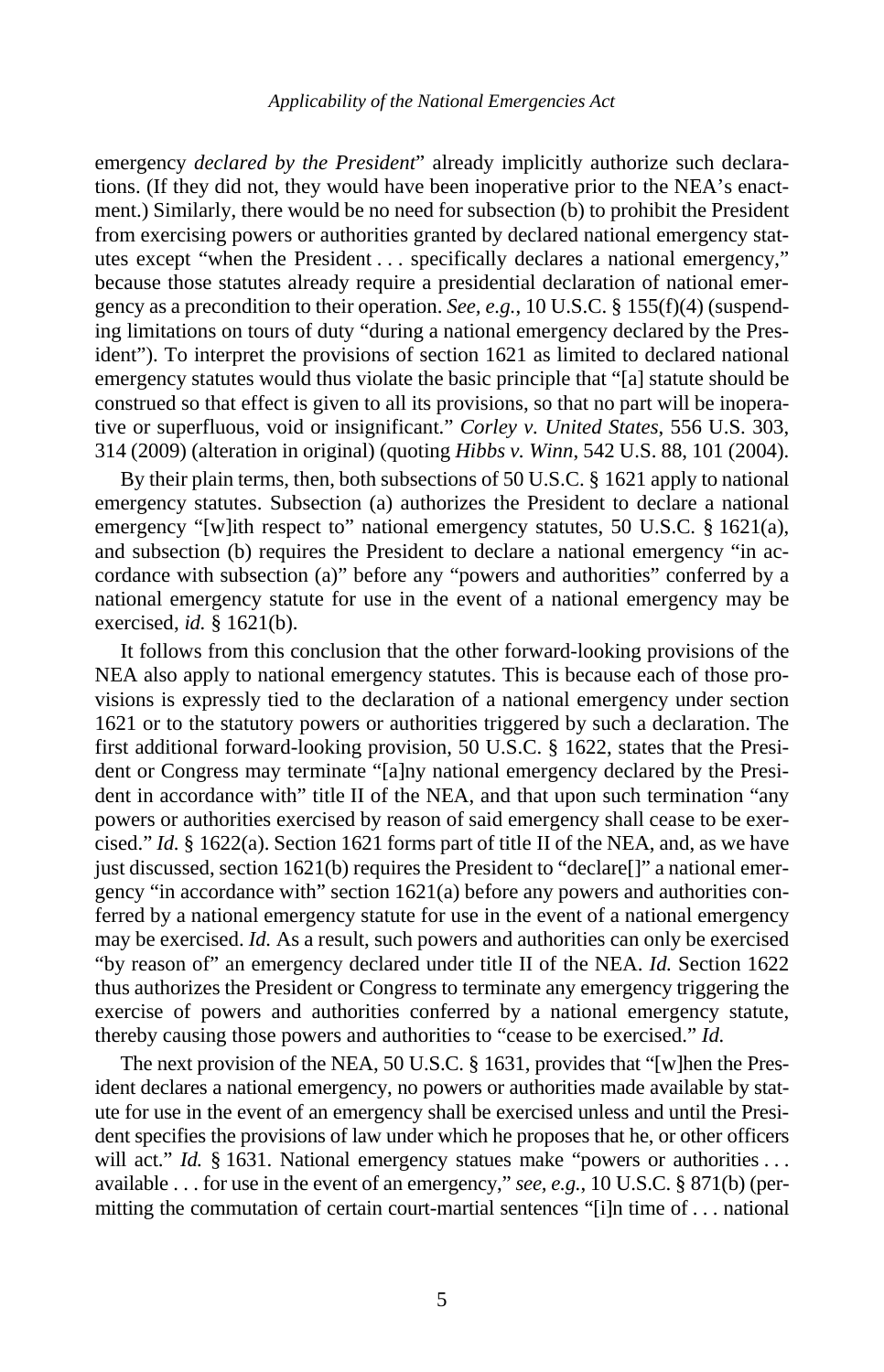emergency"); and (as we have said), under section 1621(b) of the NEA, the President must "declare[] a national emergency" in order to invoke a national emergency statute. Accordingly, section 1631 provides that the President and other officers cannot exercise powers or authorities conferred by a national emergency statute "unless and until the President specifies the provisions of law under which he proposes that he, or other officers will act." 50 U.S.C. § 1631.

Finally, 50 U.S.C. § 1641 states that "[w]hen the President declares a national emergency, or Congress declares war," the President and Executive agencies must maintain and transmit to Congress all rules, regulations, and significant orders "issued during such emergency or war ... pursuant to such declarations." *Id.* § 1641(a)–(b). It also provides that the President must periodically report to Congress any federal expenditures "directly attributable to the exercise of powers and authorities conferred by such declaration." *Id.* § 1641(c). Because the President must declare a national emergency in order to exercise powers or authorities conferred by a national emergency statute for use in the event of a national emergency, any rules, regulations, or significant orders issued in reliance on those powers or authorities are issued "pursuant to" such a declaration. *Id.* § 1641(a); *see Webster's Third New International Dictionary* 1848 (1966) (defining "pursuant to" to mean "in the course of carrying out; in conformance to or agreement with"). And, for the same reason, any expenditures incurred by the United States Government when exercising such powers and authorities are "directly attributable to the exercise of powers and authorities conferred by such declaration." 50 U.S.C. § 1641(c). The President and executive agencies therefore must report such orders, regulations, rules, and expenditures in accordance with the requirements of section 1641.

In sum, the plain language of section 1621 makes clear that the NEA applies to national emergency statutes, as well as declared national emergency statutes. As a result, each forward-looking provision of the NEA unambiguously extends to both types of statutes as well. If it chooses, of course, Congress can exempt particular national emergency statutes or declared national emergency statutes from the scope of the NEA. However, we have no occasion to consider here whether any particular statute is so exempt.

# **B.**

Because the NEA's provisions unambiguously apply to national emergency statutes, it is unnecessary for us to examine the statute's legislative history. *See Exxon Mobil Corp. v. Allapattah Servs., Inc.*, 545 U.S. 546, 568 (2005) ("Extrinsic materials have a role in statutory interpretation only to the extent they shed a reliable light on the enacting Legislature's understanding of otherwise ambiguous terms."). But to the extent the legislative history is relevant, it too indicates that Congress intended the NEA's provisions to apply to national emergency statutes.

Both the NEA's House report and testimony delivered prior to its enactment by Antonin Scalia, who was then the Assistant Attorney General for the Office of Legal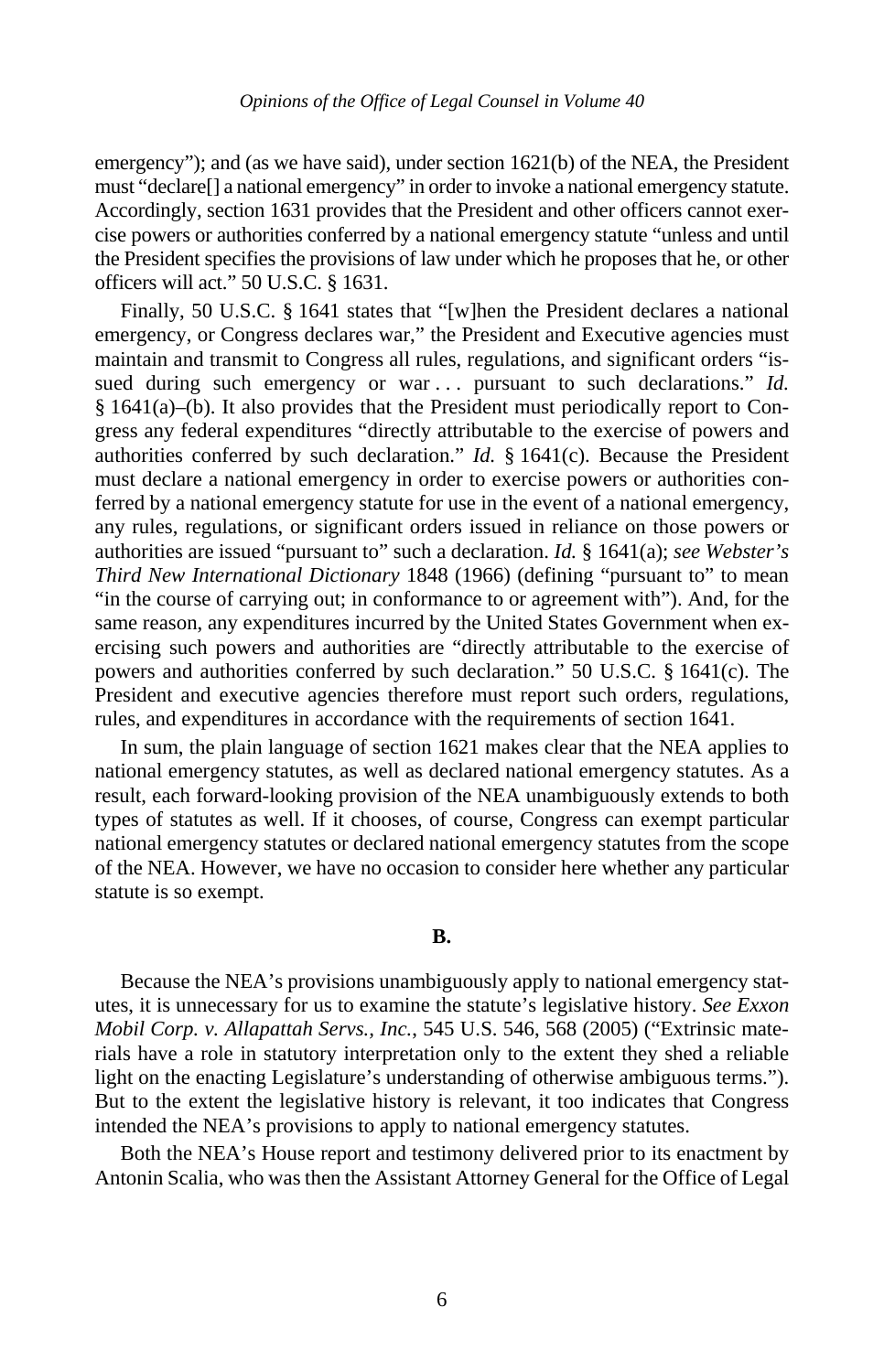Counsel, indicate that Congress intended titles II and III of the NEA to apply to national emergency statutes. The House report states:

[Title II] of the bill provides, for the first time, explicit provision for the President to make the declaration of national emergency which certain statutes require. . . . This clarifies an existing problem as to emergency statutes. At present this power can be implied with respect to some statutes—for example, those which state that certain laws are deemed to be in effect "during any . . . period of national emergency declared by the President[" provide], in so many words, [that the President] may declare such an emergency; and *some statutes dependent upon the existence of states of emergency do not specifically say who shall declare them*. . . . When the Act fully takes effect, emergency provisions will only be implemented by the President in accordance with the terms of Title II and Title III of the amended bill.

H.R. Rep. No. 94-238, at 6 (1975) (second ellipsis in original) (emphasis added). This passage, which repeats almost verbatim testimony that Assistant Attorney General Scalia had delivered one month earlier, makes clear that Congress did not intend for the NEA to be limited to statutes "which state that certain laws are deemed to be in effect 'during any . . . period of national emergency declared by the President'"—that is, declared national emergency statutes. *Id.*; *see National Emergencies Act: Hearings on H.R. 3884 Before the Subcomm. on Admin. Law & Governmental Relations of the H. Comm. on the Judiciary*, 94th Cong. 91 (1975) ("NEA Hearings") (statement of Assistant Attorney General Scalia) (similar). Rather, as the House report also explains, the NEA was designed to ensure that "statutes dependent upon the existence of states of emergency [that] *do not specifically say who shall declare them*"—that is, national emergency statutes—"will only be implemented by the President in accordance with the terms of Title II and Title III" of the NEA. H.R. Rep. No. 94-238, at 6 (emphasis added); *see* NEA Hearings at 91. The House report and Assistant Attorney General Scalia's testimony thus indicate that Congress intended that the President would implement national emergency statutes "only . . . in accordance with" titles II and III of the NEA.

A subsequent passage from the House report reaffirms this intention. That passage (which again borrows nearly verbatim from Assistant Attorney General Scalia's testimony) explains that in some cases, "changes in law automatically take effect during times of national emergency," but that title III of the NEA would "change this by establishing that *no* provision of law shall be triggered by a declaration of national emergency unless and until the President specifies that provision as one of those under which he or other officers will act." H.R. Rep. No. 94-238, at 7–8 (emphasis added); *see* NEA Hearings at 93 (similar). The report (and Assistant Attorney General Scalia's testimony) cite two statutes as "[e]xamples" of the provisions that would be affected by title III of the NEA in this manner, and one of those statutes—37 U.S.C. § 202(e)—was a national emergency statute. H.R. Rep.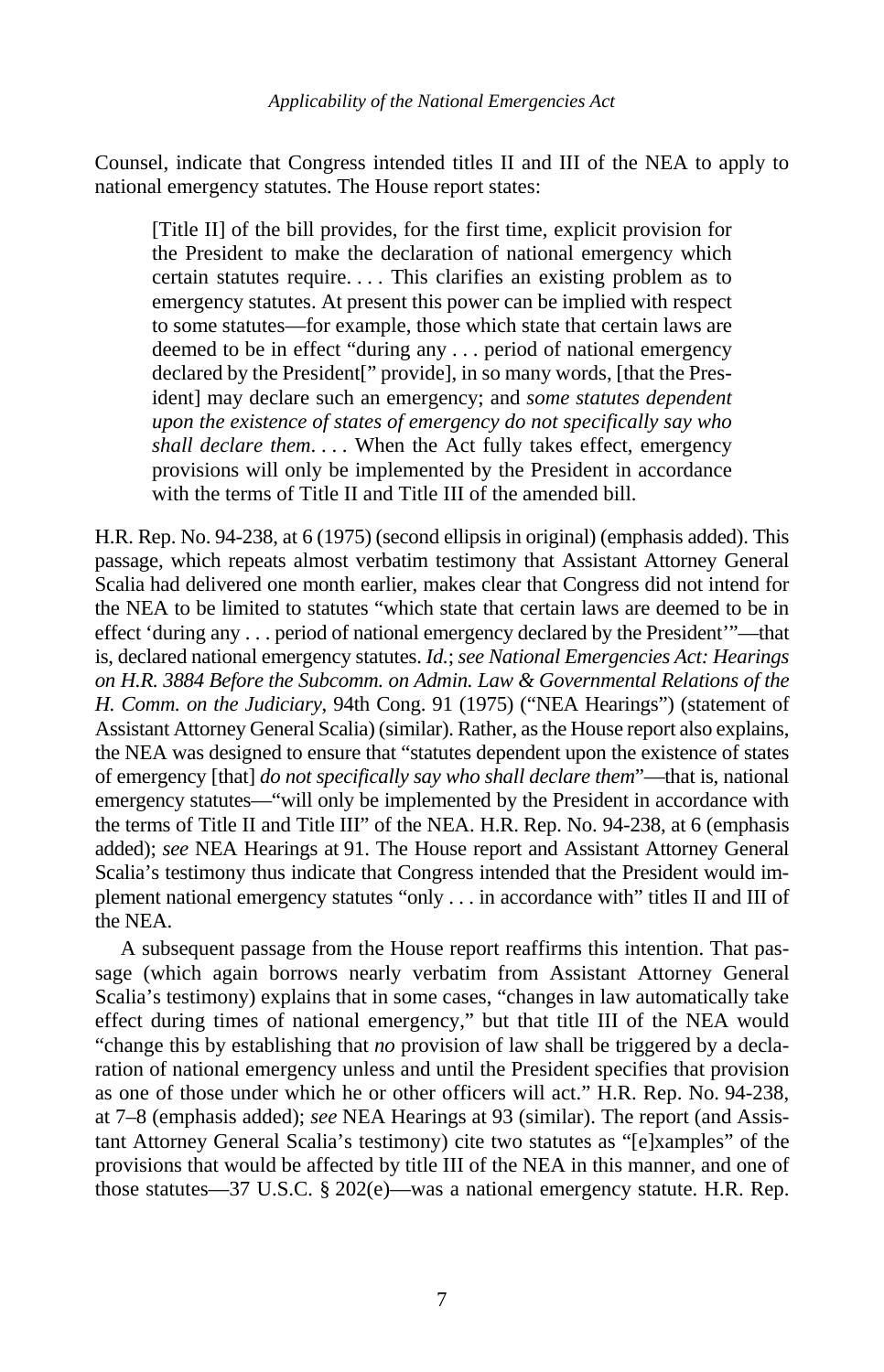No. 94-238, at 8 n.3; *see* NEA Hearings at 93; 37 U.S.C. § 202(e) (1970) (altering the pay of certain rear admirals who served in active duty "in time of . . . national emergency"). The inclusion of this statute as one of two such examples strongly suggests that the drafters expected the NEA to apply to national emergency statutes.

In footnote 78 of our *Severe Energy Supply Interruption* opinion, we identified two pieces of legislative history as supporting the contrary view that statutes that do not "expressly require the President to declare a national emergency" are "not subject to the provisions of" the NEA. 6 Op. O.L.C. at 674 n.78. On closer examination, however, we do not think either of these passages from the legislative history supports such a conclusion.

First, the 1978 opinion quoted a sentence from Assistant Attorney General Scalia's testimony, repeated in both the NEA's House report and its principal Senate report, stating that "[l]aws like the Defense Production Act of 1950, which do not require a Presidential declaration of emergency for their use, are not affected by this title [i.e., Title I]—even though they may be referred to in a lay sense as 'emergency' statutes." *Id.* (second alteration in original) (quoting NEA Hearings at 91); *see* H.R. Rep. No. 94-238, at 5; S. Rep. No. 94-1168, at 4 (1976). The opinion recognized that this statement "refers only to Title I of the NEA," but nevertheless appears to have inferred from it that laws that "do not require a Presidential declaration of emergency for their use" are categorically exempt from the NEA. *Severe Energy Supply Interruption*, 6 Op. O.L.C. at 674 n.78. The basis for this inference, however, is unclear. As Assistant Attorney General Scalia explained in the sentence preceding the passage quoted in the 1978 opinion, his statement was based on the particular terms of title I, which at the time he delivered his testimony expressly stated that title I applied only to those statutes relying on "'a general declaration of emergency made by the President *pursuant to a statute authorizing him to declare a national emergency*.'" NEA Hearings at 90–91 (emphasis added) (quoting H.R. 3884, 94th Cong. § 101(b) (as introduced in House, Feb. 27, 1975)).<sup>[3](#page-7-0)</sup> That language was removed from the NEA before it was enacted, however, *see* 50 U.S.C. § 1601(a)–(b)

<span id="page-7-0"></span><sup>&</sup>lt;sup>3</sup> Indeed, Assistant Attorney General Scalia made this statement in part to draw a contrast between titles I and II of the draft bill. The relevant portion of his testimony reads, in full:

Any emergency declared after the date of enactment of this legislation would not be terminated by title I, but would instead fall under the limiting scheme created by title II. Moreover, title I would only affect those statutes whose conferral of powers is expressly conditioned upon a Presidential declaration of national emergency. This is made clear by section 101(b), which defines the phrase "any national emergency in effect" to mean only "a general declaration of emergency made by the President pursuant to a statute authorizing him to declare a national emergency."

Thus, laws like the Defense Production Act of 1950, which do not require a Presidential declaration of emergency for their use, are not affected by this title—even though they may be referred to in a lay sense as "emergency" statutes.

NEA Hearings at 90–91*.* Furthermore, one paragraph after this discussion of title I, Assistant Attorney General Scalia proceeded to separately describe the provisions and effects of title II. *See id.* at 91.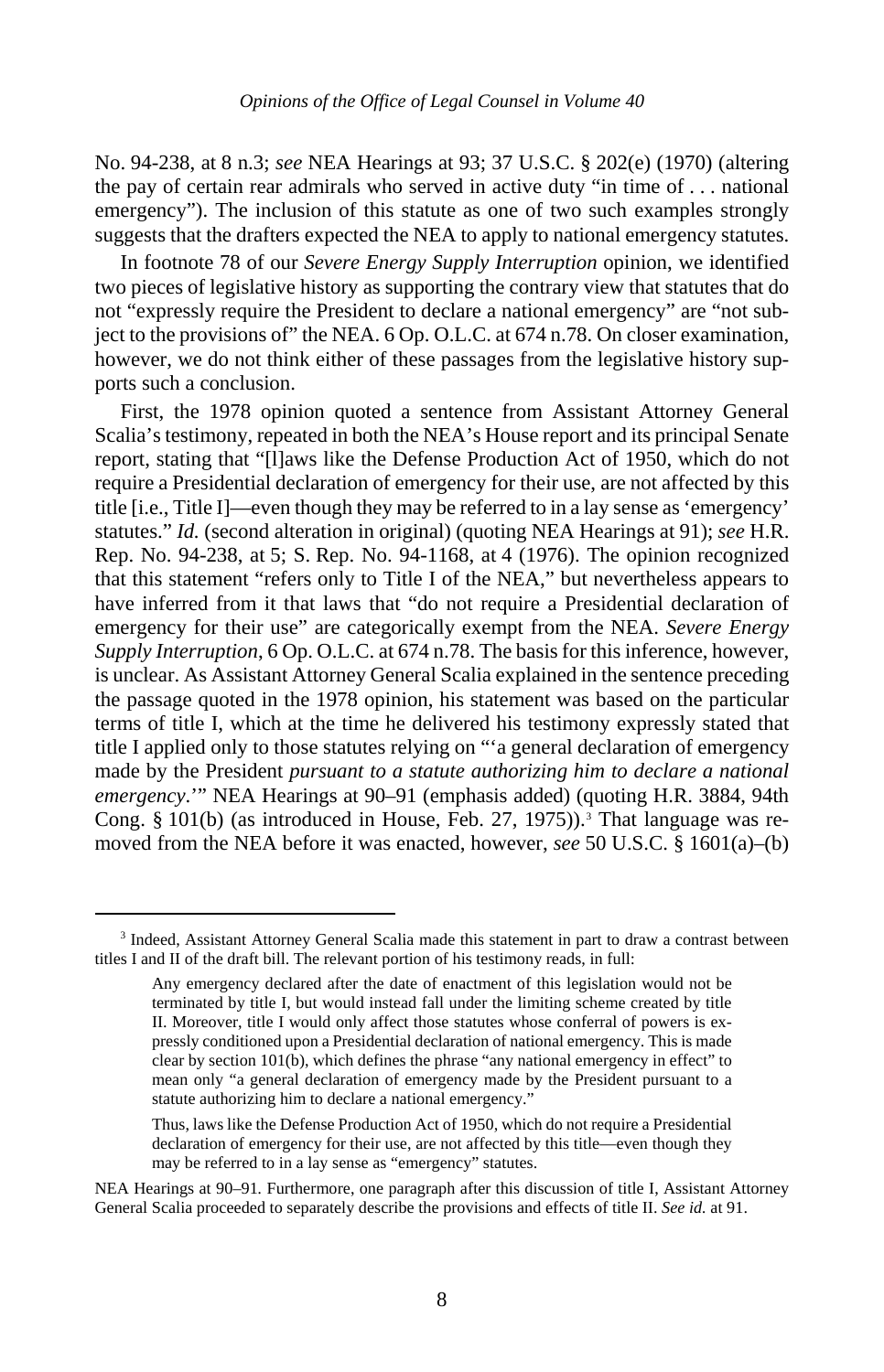(2012) (terminating powers and authorities exercised pursuant to "a general declaration of emergency made by the President"), and even in the draft discussed by Assistant Attorney General Scalia it was applicable to title I alone. This passage thus sheds no light on whether the enacted versions of titles II, III, and IV—the forward-looking parts of the NEA with which we are concerned—apply to national emergency statutes.

Second, the *Severe Energy Supply Interruption* opinion quoted and relied upon two sentences from the NEA's Senate report to support its conclusion. The first sentence states that "[t]he provisions of Title II . . . are designed to insure congressional oversight of Presidential actions *pursuant to declarations of a national emergency authorized by an act of Congress*." 6 Op. O.L.C. at 674 n.78 (emphasis and alterations in original) (quoting S. Rep. No. 94-1168, at 4). This statement remains true, however, even if the NEA applies to national emergency statutes, because by the Act's terms, *any* statute that falls within the scope of 50 U.S.C. § 1621 may be invoked only "pursuant to declarations of a national emergency authorized by an act of Congress." *Id.*; *see* 50 U.S.C. § 1621(b) (prohibiting the President from invoking statutes unless he "specifically declares a national emergency" in accordance with the NEA). The opinion also quoted a sentence from the Senate report stating that the NEA "is directed solely to Presidential *declarations of emergency*." *Severe Energy Supply Interruption*, 6 Op. O.L.C. at 674 n.78 (emphasis in original) (quoting S. Rep. No. 94-1168, at 4). But in context, this sentence only clarifies that the NEA does not apply to or limit authorizations based on national emergencies declared by Congress: the immediately preceding sentence explains that "[t]he provisions of this bill are not meant to supersede existing provisions of law which authorize declarations of emergency by the Congress." S. Rep. No. 94-1168, at 4.

The NEA's legislative history, then, contains two strong indications that Congress intended the Act to extend to national emergency statutes. Neither of the passages cited in our 1982 *Severe Energy Supply Interruption* opinion suggests that Congress intended to limit the NEA to declared national emergency statutes, and we have not found any other legislative history that supports such a reading. The NEA's legislative history thus reinforces what its text plainly provides: that the provisions of the NEA extend to declared national emergency statutes and national emergency statutes alike.<sup>[4](#page-8-0)</sup>

### **III.**

For the foregoing reasons, we conclude that the NEA's coverage is not limited to statutes that expressly require the President to declare a national emergency. Ra-

<span id="page-8-0"></span><sup>&</sup>lt;sup>4</sup> We note that neither we nor any of the agencies with which we consulted in preparing this opinion identified any administrative practice conducted in reliance on the interpretation of the NEA set forth in our *Severe Energy Supply Interruption* opinion. *See supra* note [1.](#page-0-1) We also have not found any basis for concluding that Congress acquiesced in or ratified that interpretation.